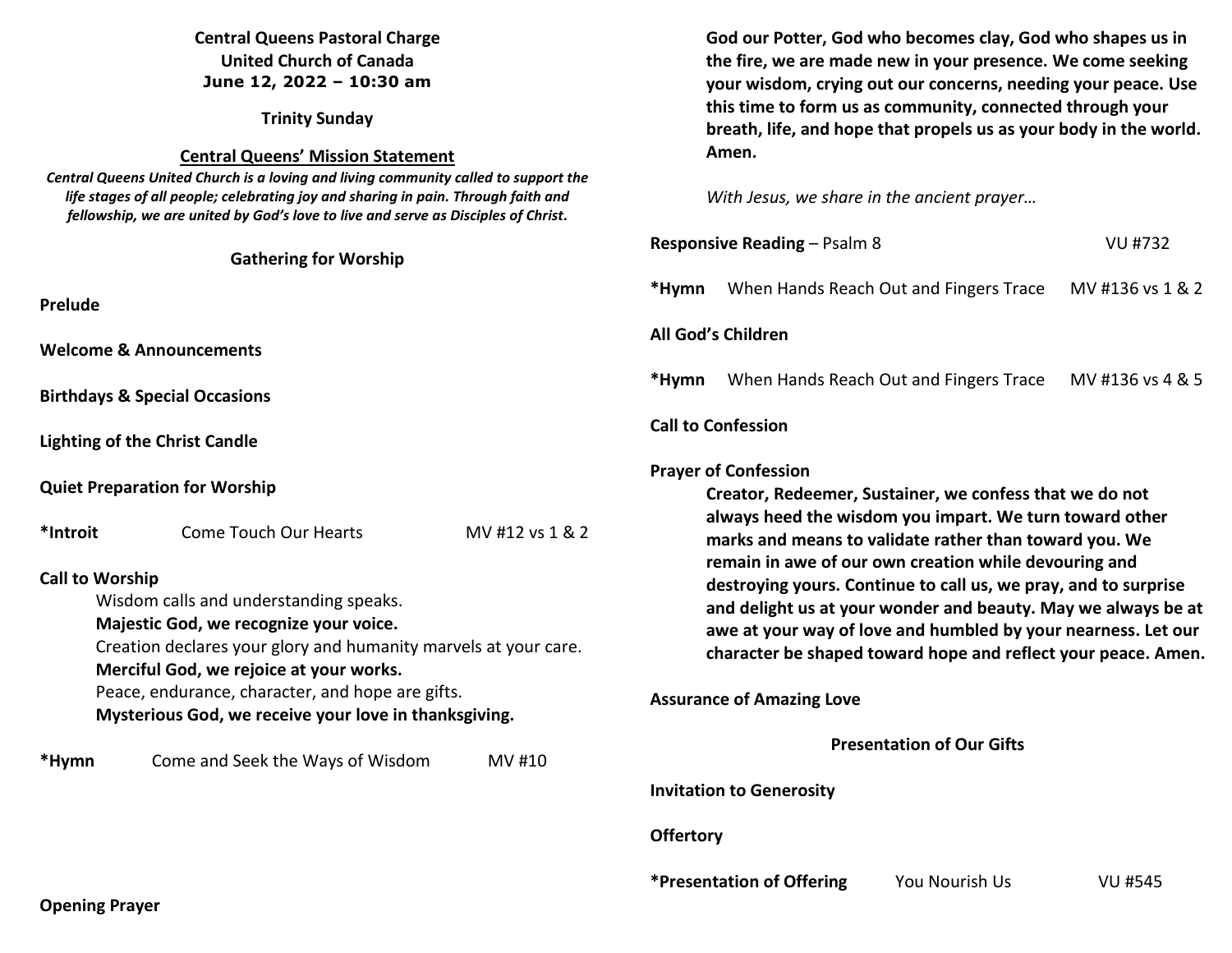# **Offertory Prayer**

**Generous, Abundant, and Precious God, bless our offerings of presence, ability, and resources as we participate as your co-creators. Amen.**

### **Listening for the Word**

#### **Sacred Word**

 **Proverbs 8:1-4, 22-31** *The Gifts of Wisdom*  **John 16:12-15** 

#### **Anthem**

**Sermon** 

**Reflective Music** 

**Prayers of Thanksgiving and Intercession** 

Email minister@cquc.ca

**Responding to the Word** 

| *Hymn                                             | <b>Spirit Dancing</b>         | VU #388 |  |  |
|---------------------------------------------------|-------------------------------|---------|--|--|
| *Benediction                                      |                               |         |  |  |
| *Choral Benediction                               | Peace Be with You             | MV #215 |  |  |
| <b>Postlude</b><br>* Please stand as you are able |                               |         |  |  |
| <b>Ministers</b>                                  | All of us                     |         |  |  |
| <b>Clergy</b>                                     | <b>Rev Greg Davis</b>         |         |  |  |
| <b>Office Hours</b>                               | Tuesday, Wednesday & Thursday |         |  |  |
|                                                   | $9$ am $-12$ pm               |         |  |  |
| Office Phone                                      | 902-964-2291                  |         |  |  |

| <b>Ministry of Music</b> | <b>Kirk Neville</b>       |
|--------------------------|---------------------------|
| Website                  | https://cquc.ca/index.htm |
| Phone                    | 902-786-9222              |
| Email                    | nevillejk@hotmail.com     |
| Church Office            |                           |
| Office Hours             | Wednesday & Thursday      |
|                          | $9$ am $-12$ pm           |
| Phone                    | 902-964-2221              |
| Email                    | office@cquc.ca            |
|                          |                           |

**A Warm Welcome to All** – We are delighted you've joined us. May God's word today strengthen your faith, inspire curiosity and learning, and motivate your service of others. All are welcome.

**Today's Bulletins** are placed in loving memory of Dolly Perry, "a rose who blooms forever". Lovingly remembered by daughter, Gena Yeo.

### **Life and Work of Our Church**

**Greg's Office Hours:** Tuesday, Wednesday and Thursday from 9 am – 12 pm. If anyone is in the hospital or would like a visit from Greg, please call him at 902-964-2291. If you wish to meet with Greg outside the scheduled hours, please call 902-964-2291 or email minister@cquc.ca for an appointment.

**In-Church Services:** At a recent Official Board meeting, the decision was made to continue with the status quo regarding our COVID protocols. Masks are required.

The June 4<sup>th</sup> Roast Beef Supper profited \$8,865.26. Thank you everyone for all your help in making this supper such a success!!! *The Fundraising Committee* 

**E-Transfers** – Central Queens United Church is set up to accept E-Transfers. If you wish to give your offerings through E-Transfer, please send via email to veldabertram@gmail.com.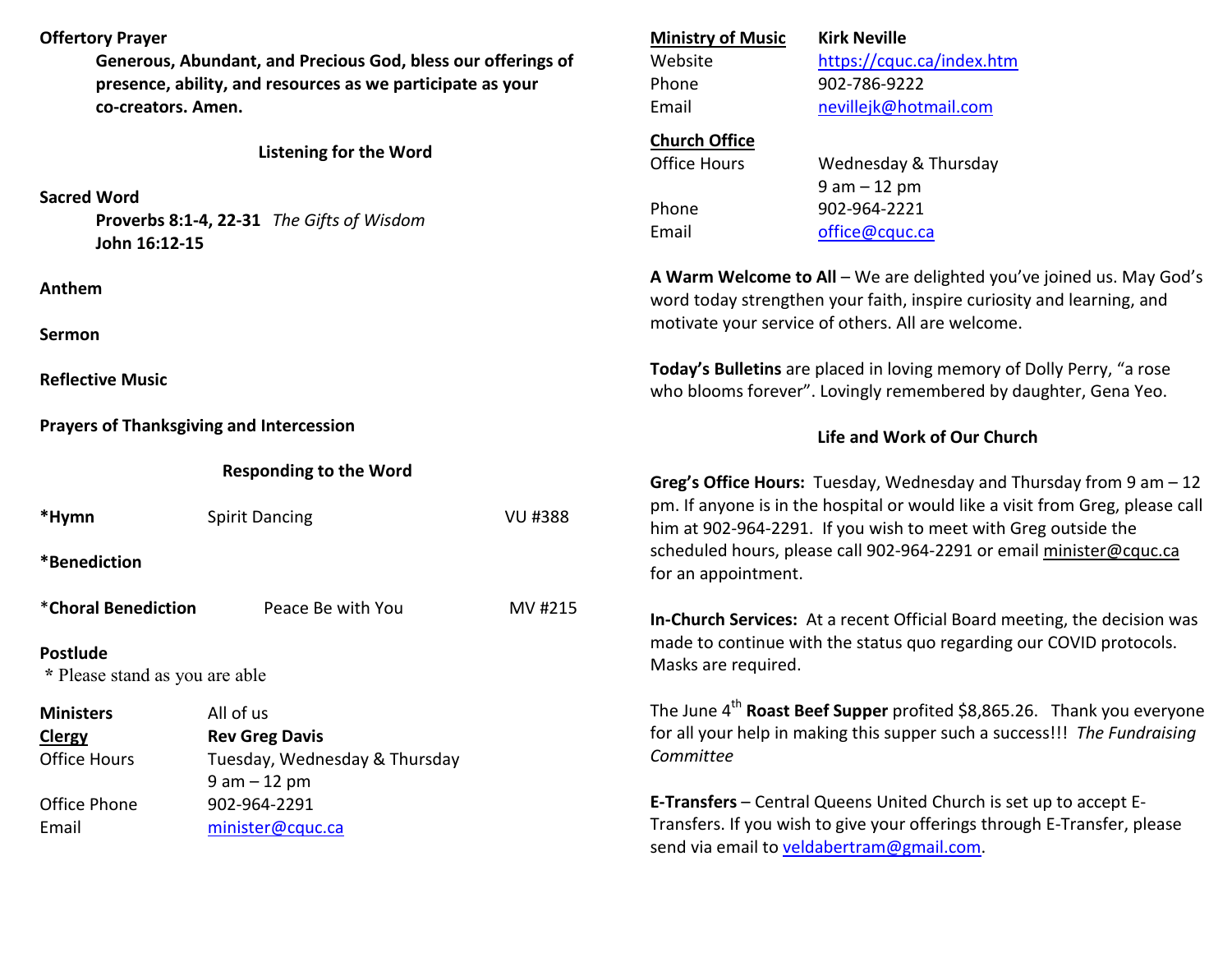**Official Board Meeting** on Thursday, *June 23rd*, at 7:45 pm. Please note change of date. All are welcome to attend.



**Rosewood Services** are held the third Thursday of every month. Greg and the U.C.W. will be leading the service on Thursday, June  $16^{th}$ , at 6:30 pm.

**FundScrip** –Janet will be placing an order today. The next order date will be Sunday, June  $26<sup>th</sup>$ . You can reach Janet Howes by email (jhowes1969@gmail.com) or by phone or text (902-393-1527). E-transfers accepted. Promotion for the month of June: Find Ultramar – 2.5% **Where shopping** 

is fundraising!

**Scent-Free** – "*No scents makes good sense*" recognizing that some of our church attendees have sensitivity and/or allergic reactions to various fragrant products. Thank you for your cooperation so that everyone can attend our church.

**Pop Can Pull Tabs** – Remember your pull tabs!! George Mason is collecting pop can pull tabs when are then given to the Daughters of the Nile women's organization. The funds go to the Shriners Hospital in Montreal where they are used to buy reading materials for children in the hospital. Your can tab collections can be dropped off here at the church. Thank you.



**Weekly Bulletins** can be sponsored by you in celebration or remembrance of a loved one. There is a signup sheet on the table at the back of the sanctuary. Cost is \$20.00.

**Bulletin Deadline** – Deadline for items to be placed in the bulletin is **Wednesday** evening. Bulletin items can be emailed to office@cquc.ca.

**Bookworms United** – Bookworms United will meet on Wednesday, June 22nd. The book for discussion will be **Once Upon a River** by Dianne Setterfield. For more information, please contact Liz Spangler at spangler@upei.ca.

**Annual Central Queens United Church Yard Sale** will be held on Saturday, August 13<sup>th</sup>, from 8 am - 1 pm. Anyone wanting to donate can do so until setup day, Friday, August  $12<sup>th</sup>$ . Items can be dropped off during the week during office hours. If possible, please price your items in order to save us time, keeping in mind that it is a yard sale. Clothing and books DO NOT have to be priced. They will be priced together accordingly. Thank you.



**Camp Abby** – Registration is open. To register, please visit their website at www.campabegweit.ca and click on "Register Today". Brochures are available on the table in the foyer.

Camp Abby needs a Cook for this summer season. If interested, please contact Chair of Staffing: Jillian Avender at jillian@campabby.ca

Camp Abby has a "WISH LIST" of items that they will need for this summer. The Wish List of items is on the bulletin board by the church office. Any donation will be greatly accepted. Items may be dropped off at Trinity United Church in Charlottetown and Summerside. You can also contact Sharon at vshowatt@pei.sympatico.ca or 902-432-9193 or 902-436-4313.

Mark your calendars for their OPEN HOUSE on June 19<sup>th</sup>. Bring dad down for camping and for some food, a chance at prizes and fellowship. More information to follow.

## **Community News**

**Praise the Lord! An Old-Fashioned Gospel Hymn Sing!** will be held at Brookfield Presbyterian Church today, at 3 pm. Guest Musicians: Connie and Allison MacDonald, George Piercey, Virginia Proude and Joy MacIntyre. M/C: Rev Thomas Kay. There will be a freewill offering to support restoration of the church building.

**The Highfield Cemetery Trust** will be having a memorial service at Winsloe United Church today, at 2 pm. All are welcome to attend.